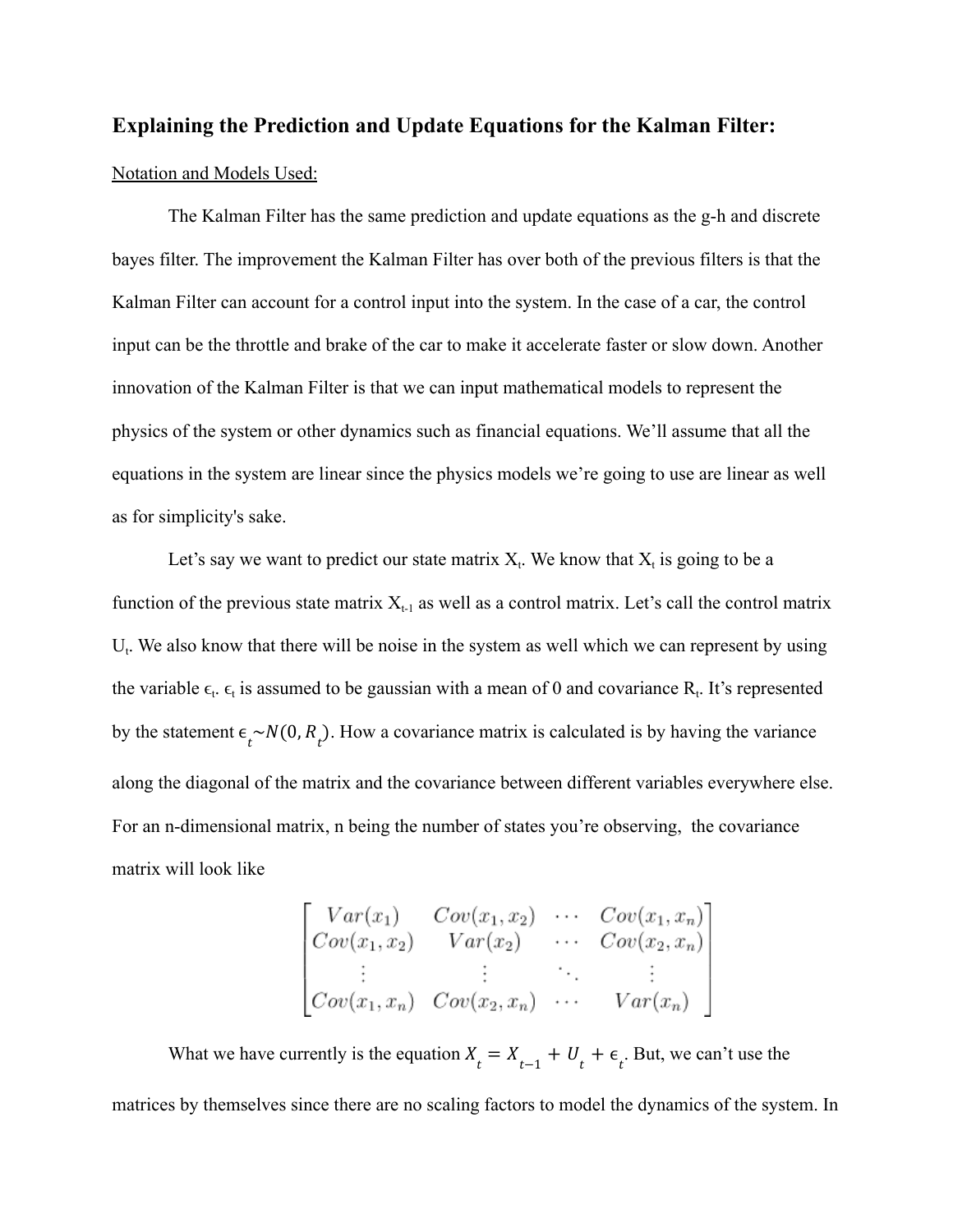high school physics class one is taught that the position of an object is determined by the equation  $x_t = x_{t-1} + v_{t-1} \Delta t + \frac{1}{2} a_t \Delta t^2$ . The state matrix is represented by the equation  $rac{1}{2}a_t\Delta t^2$ .

$$
X = \begin{bmatrix} x \\ \dot{x} \end{bmatrix}
$$

x dot is the derivative of the position and is therefore the velocity of the system. Knowing this we can multiply a weight matrix  $A_t$  to  $X_{t-1}$  to get the new state  $X_t$ . The equation would look like  $X_t = A_t X_{t-1} + U_t + \epsilon_t$ . When  $A_t X_{t-1}$  is replaced with its matrix values and evaluated it looks like 63

$$
\begin{bmatrix} 1 & \Delta t \\ 0 & 1 \end{bmatrix} \begin{bmatrix} x_{t-1} \\ \dot{x}_{t-1} \end{bmatrix} = \begin{bmatrix} x_{t-1} + \dot{x}_{t-1} \Delta t \\ \dot{x}_{t-1} \end{bmatrix}
$$

The top value of the matrix looks like the first part of the kinematic equation used to find position. All that is left to do is to account for the acceleration of the system.

We can put the acceleration of the system in the control matrix because of the equation  $F = ma$  and we apply a force to the system to change its state. U<sub>t</sub> would then be represented by the vector  $U_t = [a_t]$ . We can then scale the control matrix by another weight matrix  $B_t$  to get the full equation  $X_t = A_t X_{t-1} + B_t U_t + \epsilon_t$ . The expression  $B_t U_t$  when expressed with its matrix values looks like

$$
\begin{bmatrix} \frac{\Delta t^2}{2} \\ \Delta t \end{bmatrix} \begin{bmatrix} a_t \end{bmatrix} = \begin{bmatrix} a_t \frac{\Delta t^2}{2} \\ a_t \Delta t \end{bmatrix}
$$

When we combine both expressions together we find we get the matrix

$$
\begin{bmatrix} 1 & \Delta t \\ 0 & 1 \end{bmatrix} \begin{bmatrix} x_{t-1} \\ \dot{x}_{t-1} \end{bmatrix} + \begin{bmatrix} \frac{\Delta t^2}{2} \\ \Delta t \end{bmatrix} \begin{bmatrix} a_t \end{bmatrix} + \epsilon_t = \begin{bmatrix} x_{t-1} + \dot{x}_{t-1} \Delta t + a_t \frac{\Delta t^2}{2} \\ \dot{x}_{t-1} + a_t \Delta t \end{bmatrix} + \epsilon_t
$$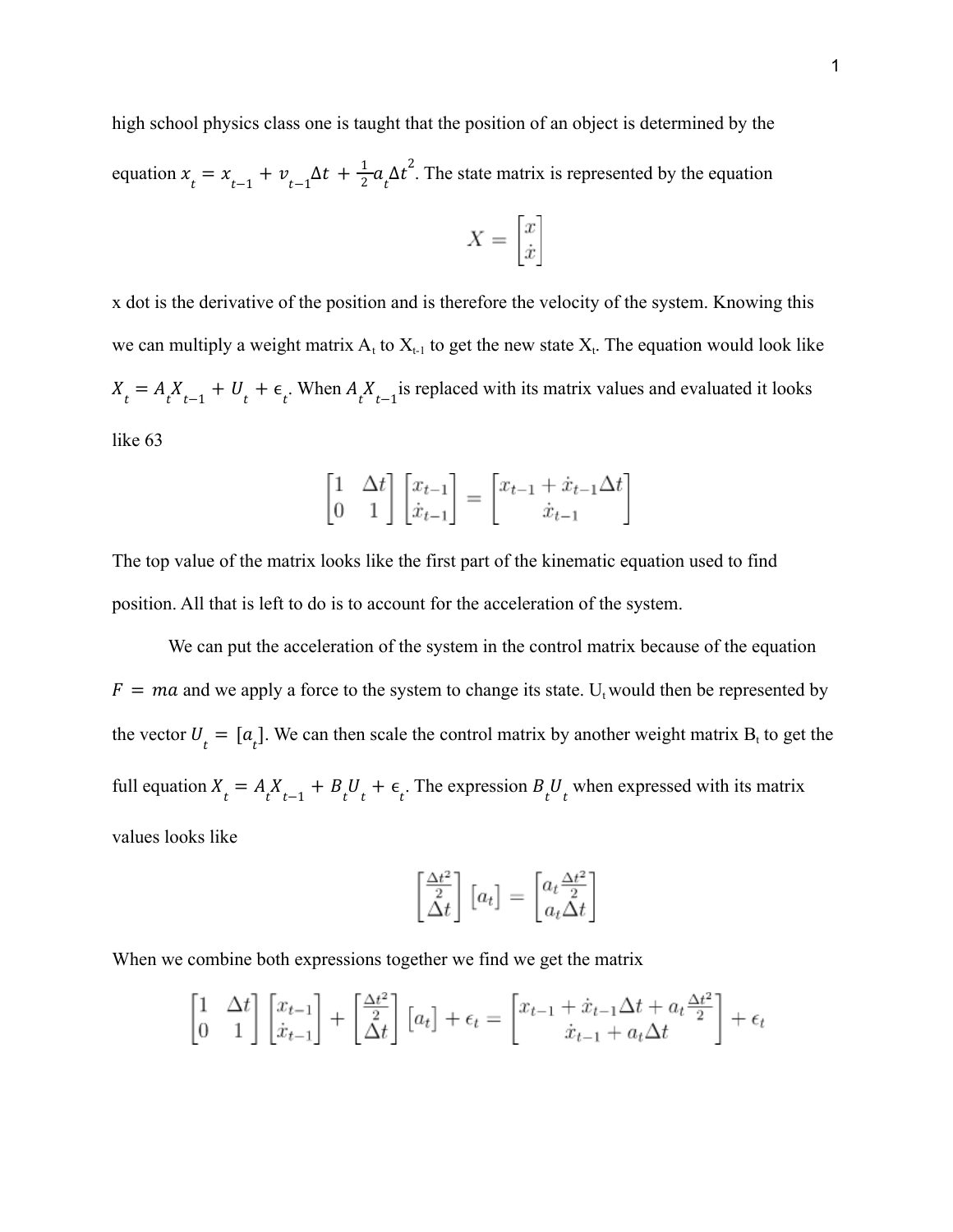The top equation represents our predicted position and the bottom equation represents our predicted velocity. The kinematic equation for velocity is  $v_{t-1} + a_t \Delta t$  which matches our result in the matrix. To generalize the equation  $X_t = A_t X_{t-1} + B_t U_t + \epsilon_t$  and clarify the dimensions of the system,  $X_t$  and  $X_{t-1}$  are n×1,  $U_t$  is m×1,  $A_t$  is n×n,  $B_t$  is n×m, and  $\epsilon_t$  is n×1.

Next, we need to derive the measurement equation. This is relatively simple since we can apply the same logic to our measurement equation. Our measurement  $Z_t$  is determined by our state matrix  $X_t$ . We can convert  $X_t$  into  $Z_t$  using another matrix  $C_t$  to convert how our measurements affect the state. We will also add the random error  $\delta_t$  which is determined by the statement  $\delta_t \sim N(0, Q_t)$  where  $Q_t$  is the covariance matrix of the gaussian function. Together the equation is  $Z_t = C_t X_t + \delta_t$ .  $C_t$  is a k×n matrix.

Another variable we need to calculate is the belief/probability distribution of the state at time t. The belief is assumed to be a multivariate gaussian since gaussian distributions are the distributions often assumed to model the real world accurately. It's represented by the expression  $bel(X<sub>t</sub>)$ . For gaussian distributions we only need to know the mean and covariance matrix to construct our distribution. We use  $\mu_t$  to represent our mean at time t and  $\Sigma_t$  to represent our covariance at time t. We use  $\Sigma$  instead of  $\sigma$  or  $\sigma^2$  because we are using covariance instead of standard deviation or variance. One note to make is that since the Kalman Filter relies on previous measurements we must initialize our beliefs beforehand when starting the filter. Our initial beliefs will be represented by  $bel(X_0)$  and we initialize our beliefs using  $X_0 \sim N(\mu_0, \Sigma_0)$ . The exact choice of the mean and covariance doesn't matter all too much as they will get updated as the filter runs its cycle.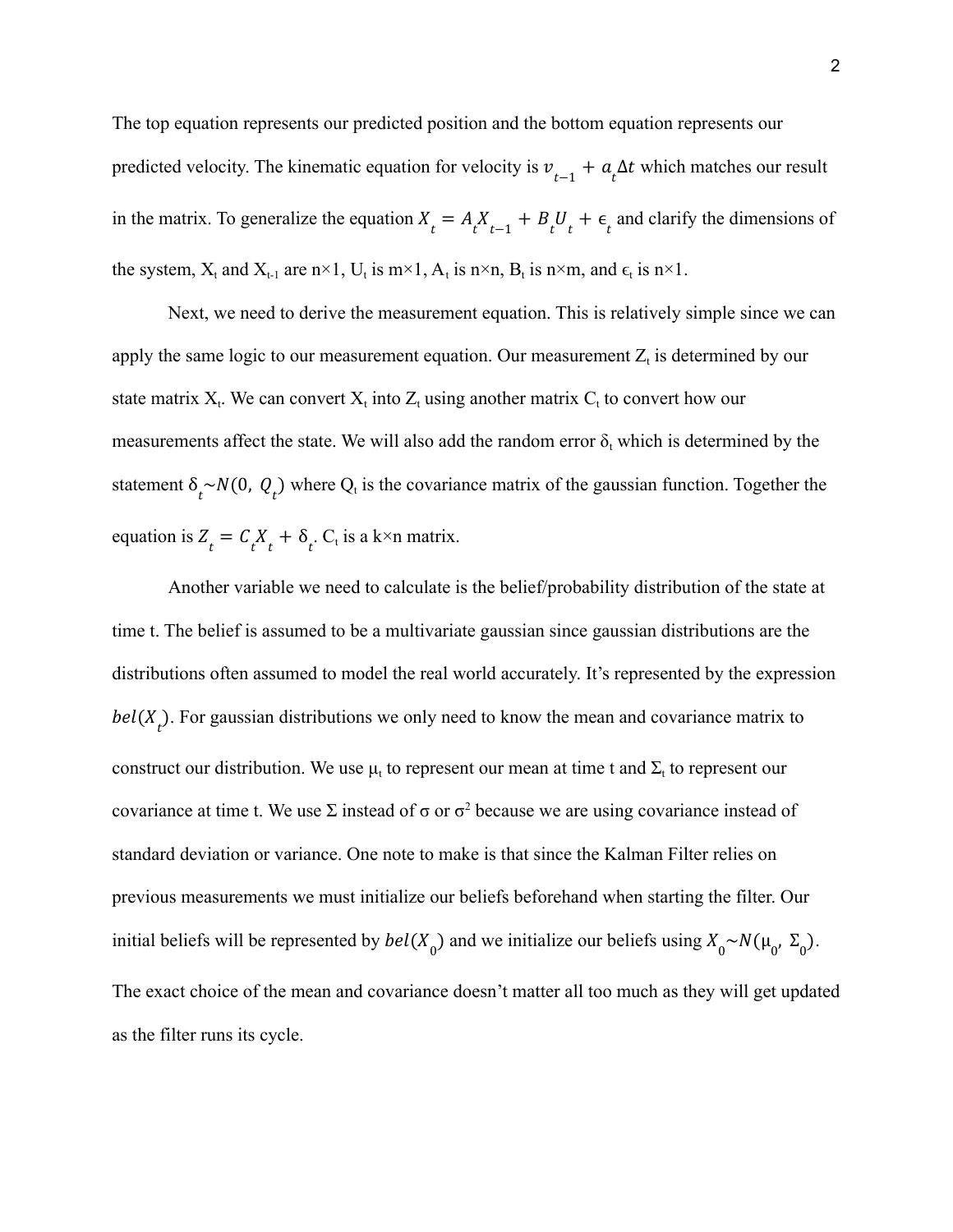### The Prediction Equations:

Now that we have defined and explained every variable we need, let's define the proper prediction equations. To project the state of the system into the future without using our observations we can use the prediction equation we found earlier on. We can represent our projection as  $\mu_t = A_t X_{t-1} + B_t U_t$ .  $\mu_t$  and  $X_t$  are often interchangeable in the literature because they both represent the state values of the system. To project the covariance of the system into the future we use the equation  $\Sigma_t = A_t X_{t-1} A_t^{\dagger} + R_t$ . R<sub>t</sub> being the covariance of the prediction  $_t^T + R_t$ equation as stated before. The way the equation was derived was through the assumption that the system can be represented by markov chains and deriving the equations using the properties of markov chains. The bar on top signifies that the variable is used in the prediction step. In the literature this is also known as the prior belief because the belief is prior to the update. The update is known as the posterior belief because it is calculated at the very end of the algorithm.

#### The Update Equations:

The next step is to derive the update equations. We can start by calculating the kalman gain. Using the g-h filter as an analogy, the kalman gain serves as both the g and h value of the filter. The equations for the kalman gain is  $K_t = \sum_t C_t^t (C_t \sum_t C_t^t + Q_t)$  where  $K_t \in (0, 1)$ . The  $\int_t^T$ ( $C \overline{\sum_t} C_t^T$  $\frac{T}{t} + Q_t$ −1  $K_{t}^{\mathbf{c}}$   $(0, 1)$  . closer the kalman gain is to one, the more trust is put into the measurements. The closer the kalman gain is to 0, the more trust is put into the predictions. How the equation works is if the noise in the measurement,  $Q_t$ , is small then the measurements can be trusted more. If the noise was big then the trust in the measurement is small. The result is the kalman gain getting closer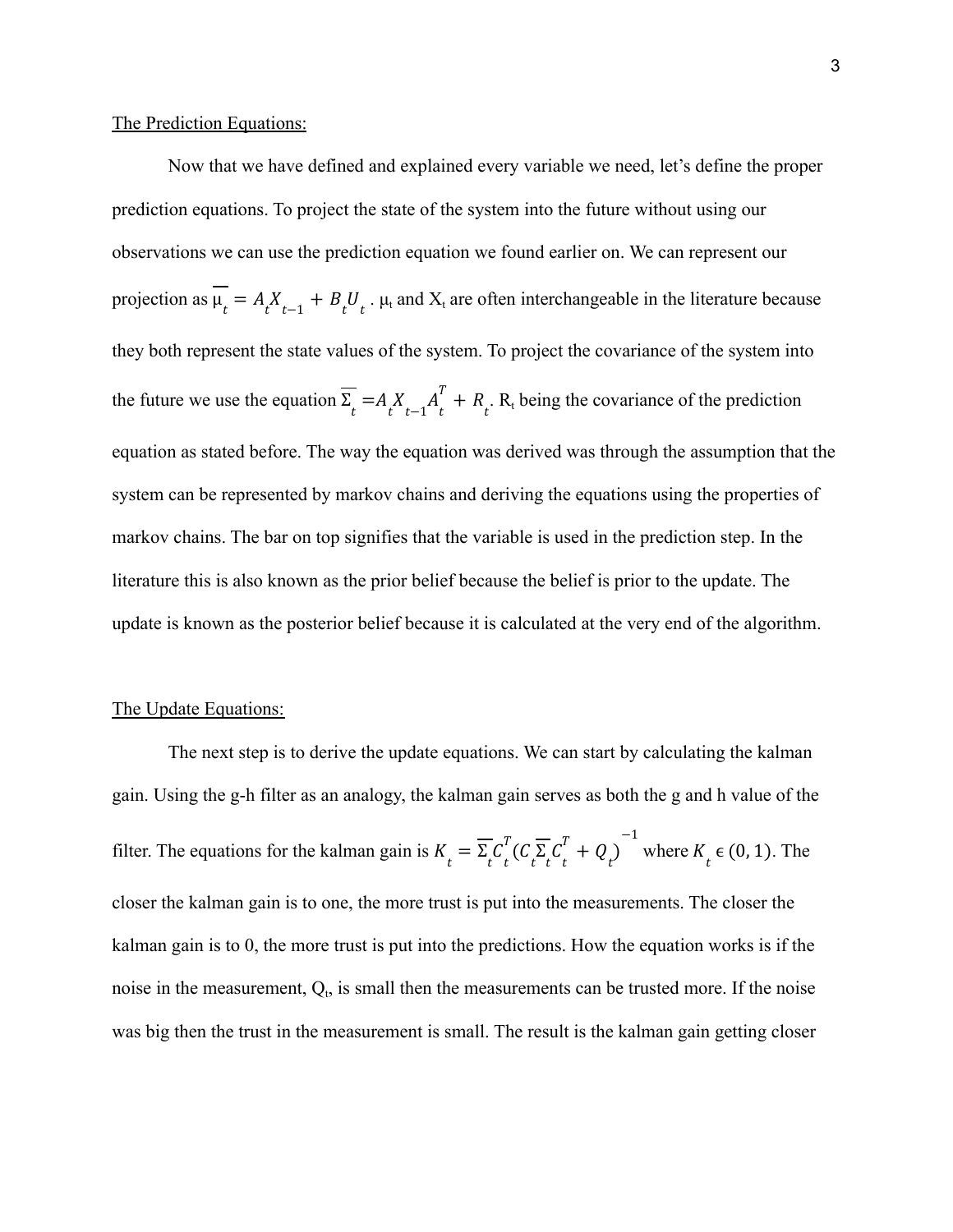and closer to 1. If the noise in the prediction is big then the result would be the kalman gain getting smaller as the value of the denominator increases.

The kalman gain will be used in the final estimate of the mean and covariance of the filter. To calculate the mean of the system we use the equation  $\mu_t = \mu_t + K_t (Z_t - C_t \mu_t)$ .  $\mu_t$  can be interpreted the same as  $X_t$  because it represents the state of the system. The only difference in the notation is that it represents the mean to the gaussian distribution while  $X_t$  does not imply a gaussian distribution. The reason why the update equation for the mean works is because. To calculate the covariance of the system we use  $\Sigma_t = (I - K_t C_t) \Sigma_t$ .

# **Extended Kalman Filter:**

The purpose of the extended kalman filter is to fix the problem of linearization. The original kalman filter assumes that the system can be modeled linearly i.e. can be modeled using only addition and multiplication. But, many real-world problems can't be modeled linearly. Instead most real-world problems have to be modeled non-linearly. The way the extended kalman filter compensates for the linear nature of the original kalman filter is by using the first-order Taylor series approximation of the non-linear model. The taylor series takes a function and turns it into a polynomial. Using the first-order Taylor polynomial can approximate the nonlinear function using a linear function.

We can represent our model as a function of the state and control matrix using the expression  $f(X_t, U_t)$ . We also need to change the observation to a nonlinear function which we can represent as  $h(x)$ . Knowing this the full system can be represented as

$$
X_t = f(X_{t-1}, U_t) + \epsilon_t
$$